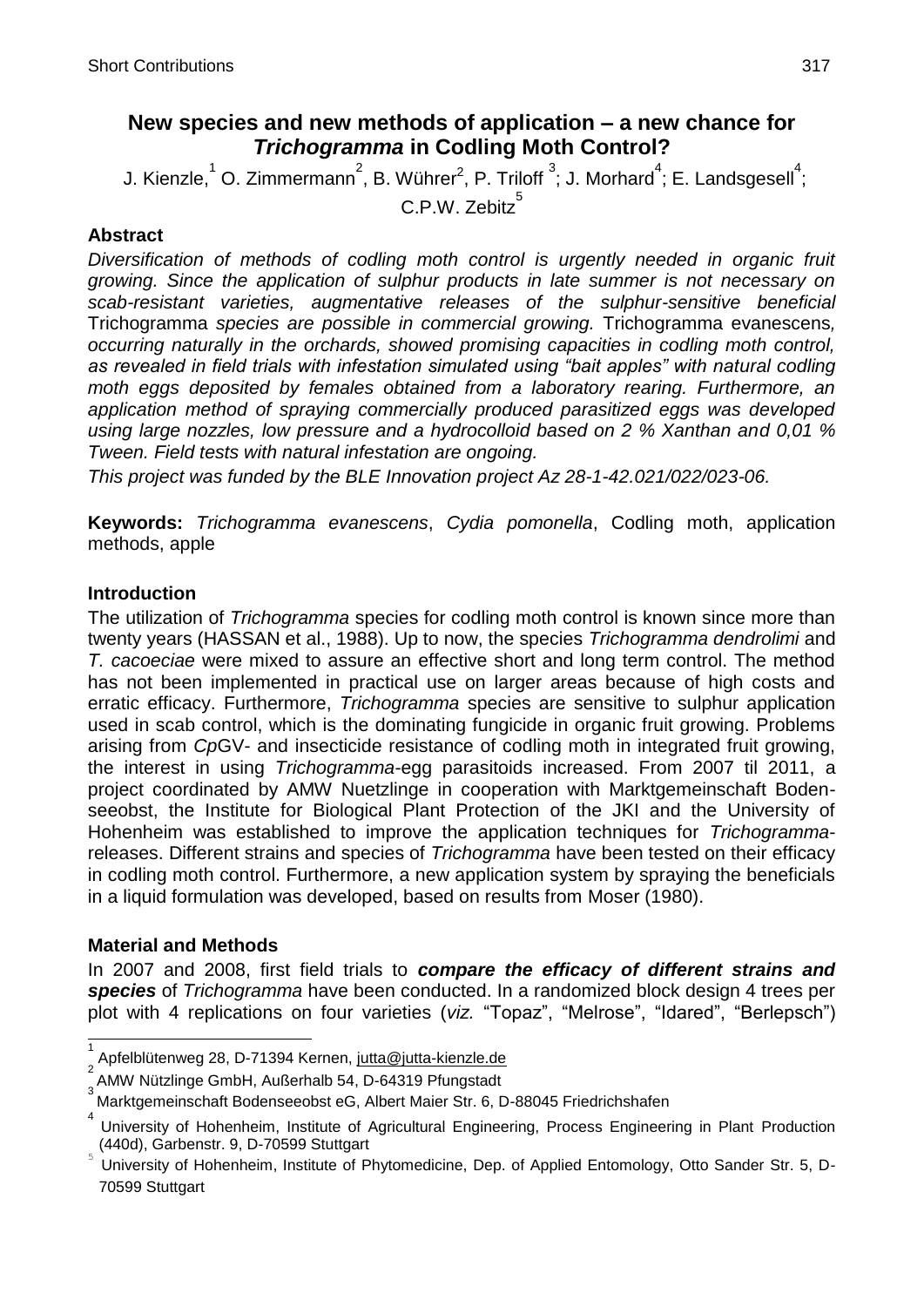were treated. Between the plots, 7 trees and between the tree rows, one "untreated" tree row were left as a barrier. On each treated tree, one cardboard with 500 *Trichogramma* pupae obtained from AMW (shortly before adult emergence) and 6 "bait apples" were fixed (max. 24 apples per replicate  $/$  96 apples per variant). To obtain "bait apples", the fruits were picked from the trees and exposed to *Cydia pomonella* gravid females for oviposition overnight. Until the next morning, usually 3 to 10 eggs were laid per fruit. Subsequently after oviposition, the apples were fixed on the trees with florist wire and marked with a clothespin.

At the "red ring" developmental stage of the eggs, the apples were removed and incubated in the laboratory until larval hatch of *C. pomonella*. When parasitization was observed (blackened eggs ) the respective part of the fruit skin was removed carefully, put into a glass tube and closed with cotton until the *Trichogramma* emerged. The *Trichogramma* specimens have been determined by electrophoresis of PCR-amplified fragments of the ribosomal DNA internal transcribed spacer 2 (ITS-2) (Silva et al. 1999, Li 2007; and own protocols). Baiting was done three times after *Trichogramma* release replicates in 5 days intervals not only the number of apples found by the different species but also to observe the efficiency as mediated by time.

To observe the distribution of the beneficials, cards with ca. 1,500 pupae of *Trichogramma* (shortly before emergence) were fixed at every  $13<sup>th</sup>$  tree in four rows. In each of the two middle rows, in 13 adjacent trees two "bait apples" per tree were placed (see Fig. 2).

To develop a spray-application method**,** it was necessary to obtain a steady distribution of *Trichogramma* pupae in a liquid gel formulation (Zimmermann, 2010a, 2010b). On pure water as carrier, pupae were floating. Thus, a solution with the optimum viscosity had to be found, which would also not affect the emergence of *Trichogramma*. Furthermore, spraying pressure had to be optimized because a too high pressure may also reduce the emergence rate of the *Trichogramma* pupae.

In cooperation with the Institute fof Agricultural Engineering of the University of Hohenheim, an optimal solution for the carrier liquid and spray pressure should be found. Gel solutions with *Trichogramma* pupae were sprayed at different pressures and the sprayed pupae were collected using a mesh covered by a card web. The emergence rate was determined and compared with the emergence rate of "dry pupae" and of pupae that had just been dropped in pure water were taken as control.

### **Results**

After the determination of the baited *Trichogramma* species, it became obvious, that one



Figure 1: Gel electrophoresis of ITS-2 PCR products

species found, has not yet been released: *Trichogramma evanescens* occurred naturally. Because of the high natural density and the regularly observed abundance in vineyards, this species was included into the trials.

In laboratory tests, this species showed best results in parasitization of codling moth eggs of all the 26 species and strains of *Trichogramma* tested.

In 2008, *T. evanescens* showed best results of all tested strains and species in the field. During the first exposure of "bait apples", this species and one strain of *T. cacoeciae* showed a significantly better finding rate (as indicated by blackened  $=$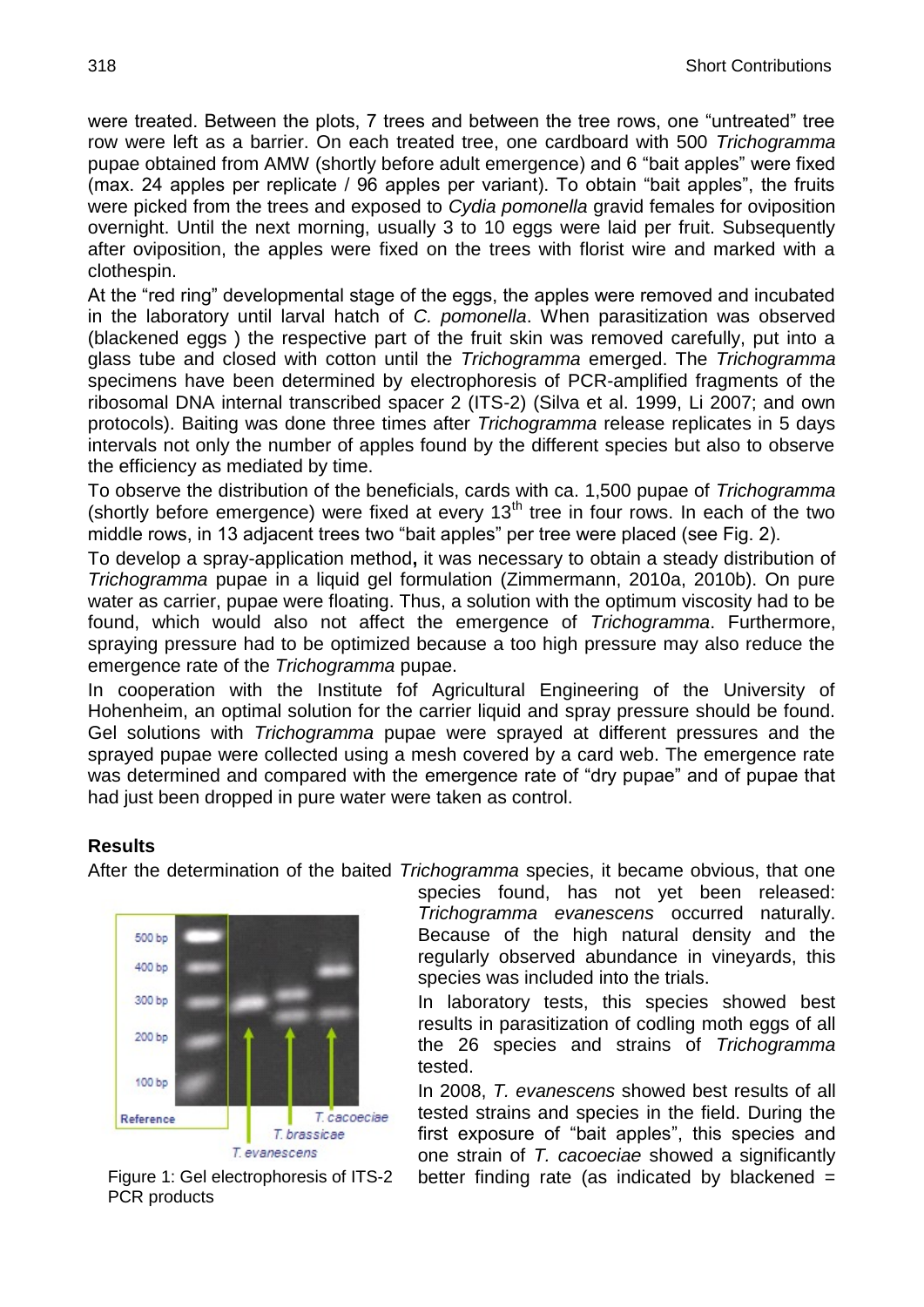parasitized eggs). Also in the second and third repeat of "bait apples", T. *evanescens* showed a higher efficacy than the other species (Table 1). These results were confirmed by other trials in 2009. Even in the control, some eggs were parasitized (species not determined by PCR analysis).

Table 1: Percentage of "bait apples" found by different species/strains of *Trichogramma* (as indicated by any blackened eggs) during three periods starting 2 days after releasing *Trichogramma* pupae on cardboards. (Same indices in a column indicate no significant differences; oneway-ANOVA, followed by TUKEY-KRAMER HSD-test)

| Trichogramma species/strain | 20. - 25.7.2008 | $25. - 30.7.2008$ | $30.7 - 6.8.2008$ |
|-----------------------------|-----------------|-------------------|-------------------|
| T. evanescens DE 07 W       | 100,0a          | 82,3a             | 41,7 a            |
| T. brassicae                | 46.9 b          | 47,2 a            | 25,4a             |
| T. cacoeciae DE 90 O        | 46,6 b          | 50,0a             | 33,3a             |
| T. cacoeciae DE 07 CAC W    | 93,8a           | 40,6a             | 18,8a             |

Due to these observations, in the end of 2008 and in 2009 field trials were designed to observe the distribution of *T. evanescens* in the rows, if released with cardboard cards.

It could be observed, that *Trichogramma* dispersed rather good within the tree row, but also in the parallel tree row directly opposite to the trees with cards, parasitized eggs were found (figure 2).



Figure 2: Trial to observe the distribution of *Trichogramma evanescens* in an orchard, variety Jonagold (cards with ca. 1,800 pupae per  $13<sup>th</sup>$  tree): The double prime frame marks the trees with a *Trichogramma* card, dark colour marks trees where the "bait apples" were found.

### **Application technique**

The comparison of three different hydrocolloids showed no significant difference. Because guar bean flour (E 412, from *Cyamopsis tetragonolobus*) may exert allergic reactions, Xanthan, (E 415, bacterial fermentation from *Xanthomonas campestris*) was preferred. The addition of Tween to Xanthan hydrocolloid resulted in smaller droplets and a better distribution of the spray plume. Since large droplets dry off very slowly and therefore might compromise the emergence rate, the addition of Tween seemed advisable.

In field trials with this hydrocolloid, the distribution of the droplets in the canopy was assessed. Using one TEEJET 11015 flat fan nozzle with a large opening, mounted in an approx. 45° upward facing angle at each side of a standard axial fan orchard sprayer,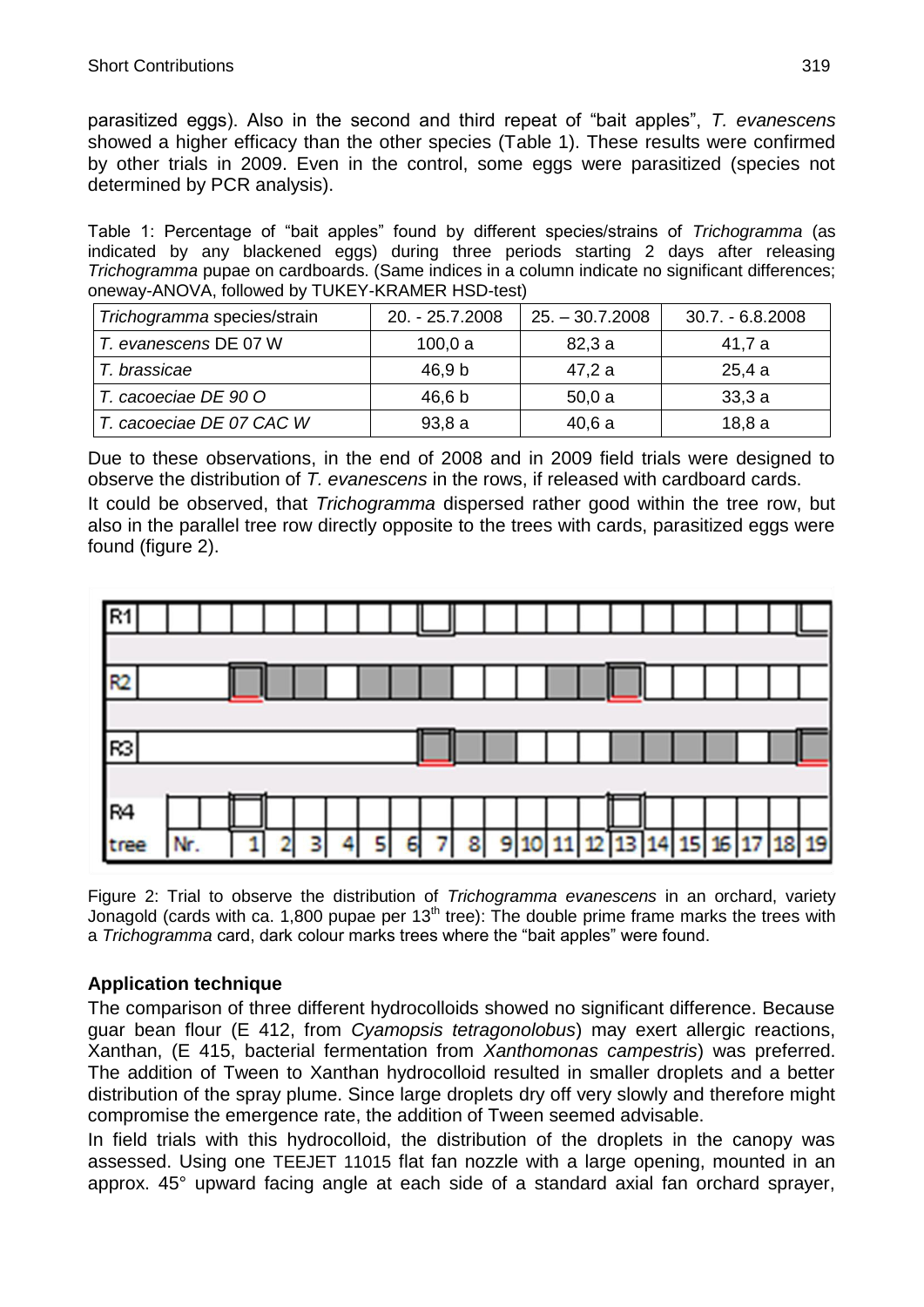operated at 3 bar spray liquid pressure, an air flow rate of approx. 25.000  $m^3$  h<sup>-1</sup> at  $400$  min<sup>-1</sup> PTO and a forward speed of 5 km h<sup>-1</sup>, most of the hydrocolloid droplets have been deposited at the lower leaf surface. This is important to reduce losses from rainfall and predators since in trials not presented here, predation of the pupae was much lower when deposited at the lower leaf surface. The position of the nozzle depends on the canopy characteristics. Usually it should be mounted at the  $4<sup>th</sup>$  or  $5<sup>th</sup>$  nozzle position from the bottom.



Figure 3: Emergence rate of *Trichogramma* (in %) with different hydrocolloids and pressure levels (in bar). The emergence rate out of dry eggs (control 1) was 88,2 %, out of eggs dipped in water (control 2) was 79,3 %. At the lower right side a picture of the nozzle (TEEJET 11015) used for the experiments. At the upper right side a picture of the application with orchard sprayer.

### **Discussion**

*Trichogramma evanescens* showed a promising potential for codling moth control in the field. Although this species was not mass released in orchards before these studies, it occurs frequently in apple orchards and vineyards. It was more effective than *T. cacoeciae*, although they reproduce sexually (only 50 % females released, compared to 100% in parthenogenetic species) and exhibit a shorter lifespan. Nevertheless, in the field tests, *T. evanescens* showed a better parasitization of the "bait apples" exposed at a certain distance from the point of release. In all trials, the weather conditions were not favourable with periods of rain. The better efficacy of *T. evanescens* in our tests might also be due to a better tolerance of this species to unfavourable weather conditions.

Generally, the persistence of *Trichogramma* was not longer than 14 days (stage of released pupae was shortly before adult emergence to reduce loss by predation).

Due to the potential of distribution observed for *T. evanescens*, which seems to be much larger than the distribution of other species (Wetzel et al., 1995; Sakr, 2002), *Trichogramma* cards seem an interesting option again. In this case, a mixture of different developmental stages is advisable to expand the persistence and compensate possible losses by adverse climatic conditions. For spraying application, the first trials have started with material with different development stages, a definitive conclusion, however, is actually not possible.